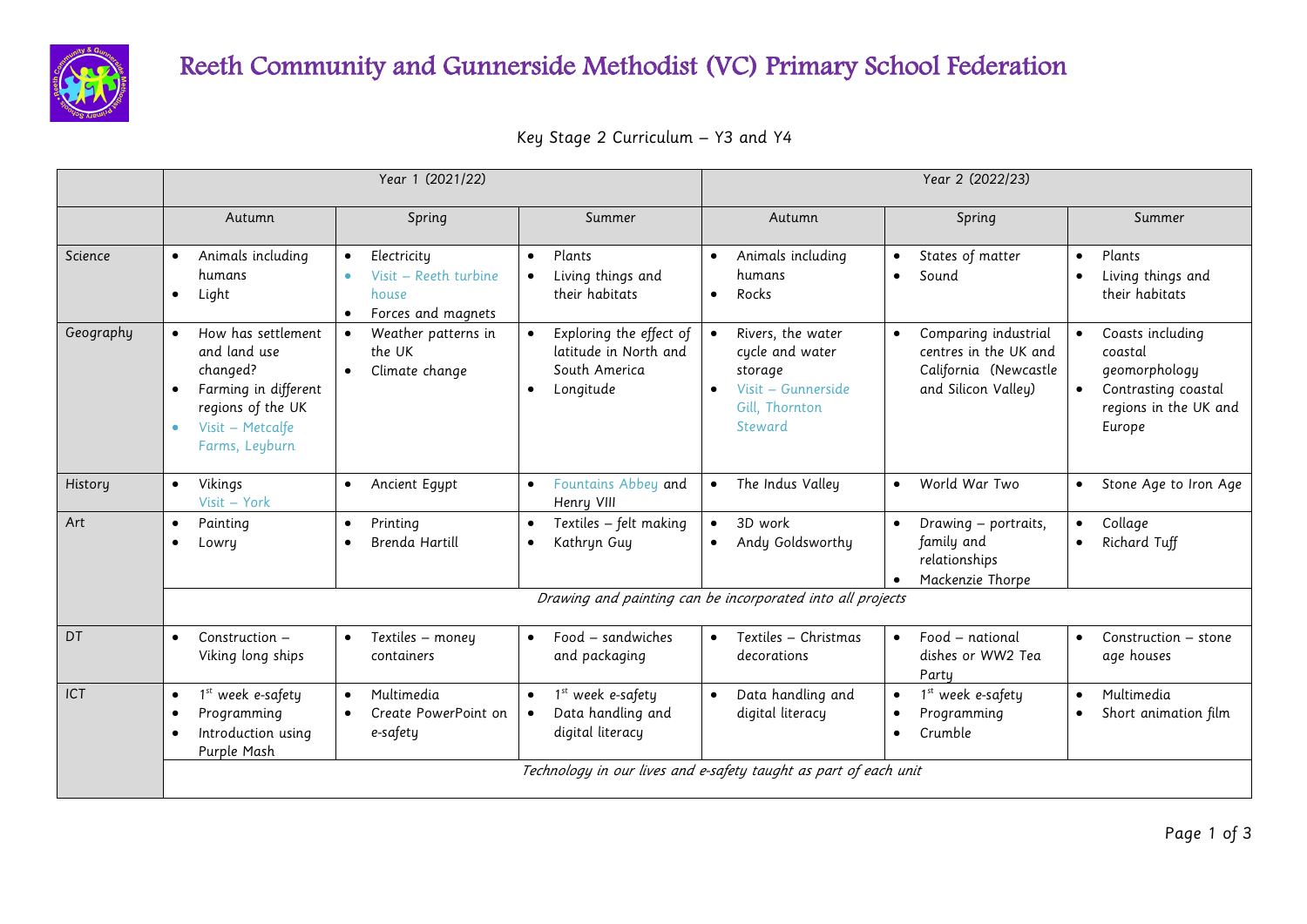

## Reeth Community and Gunnerside Methodist (VC) Primary School Federation

| Music      | Make the Pitch:<br>instruments and<br>singing carols                                                                                                                                                                                                                                                                      | Structure<br>Weather<br>compositions                                                                                                                                                                                                            | Elements<br>$\bullet$<br>Identify elements in<br>music                                                                                                                                              | Pulse<br>$\bullet$<br>Sing with the pulse                                                                                                                                                                                                | Rhythm<br>$\bullet$<br>Train ride and drum<br>kit<br>Music from the war<br>$\bullet$<br>years                                                                                                                        | Mood<br>$\bullet$<br>Habitat compositions                                                                                                                            |
|------------|---------------------------------------------------------------------------------------------------------------------------------------------------------------------------------------------------------------------------------------------------------------------------------------------------------------------------|-------------------------------------------------------------------------------------------------------------------------------------------------------------------------------------------------------------------------------------------------|-----------------------------------------------------------------------------------------------------------------------------------------------------------------------------------------------------|------------------------------------------------------------------------------------------------------------------------------------------------------------------------------------------------------------------------------------------|----------------------------------------------------------------------------------------------------------------------------------------------------------------------------------------------------------------------|----------------------------------------------------------------------------------------------------------------------------------------------------------------------|
| Performing | Harvest singing and<br>speaking<br>Nativity (choir)<br>$\bullet$                                                                                                                                                                                                                                                          | Easter - singing and<br>$\bullet$<br>speaking                                                                                                                                                                                                   | Leavers' performance<br>(choir)<br>Swaledale Festival<br>$\bullet$<br>(live performance)                                                                                                            | Harvest singing and<br>speaking<br>Nativity (choir)                                                                                                                                                                                      | Easter - singing and<br>$\bullet$<br>speaking                                                                                                                                                                        | Leavers' performance<br>$\bullet$<br>(choir)<br>Swaledale Festival (live<br>$\bullet$<br>performance)                                                                |
| French     | 1. Moi<br>$\bullet$<br>2. Les couleurs<br>$\bullet$<br>7. Les monstres<br>$\bullet$<br>8. Le calendrier<br>$\bullet$                                                                                                                                                                                                      | 6. La meteo<br>12. A la Mode                                                                                                                                                                                                                    | 4. Tutti frutti<br>$\bullet$<br>10. Au marche<br>$\bullet$                                                                                                                                          | 5. Vive le sport<br>$\bullet$<br>9. Les animaux<br>$\bullet$                                                                                                                                                                             | 3. La jungle<br>$\bullet$<br>11. Je suis le musicien<br>$\bullet$                                                                                                                                                    | 18. La plage<br>$\bullet$                                                                                                                                            |
| <b>RE</b>  | 1 <sup>st</sup> half<br>$\bullet$<br>2.1 What do<br>different people<br>believe about God?<br>Christian focus and<br>either or both<br><b>Hindus and Muslims</b><br>$2^{nd}$ half<br>$\bullet$<br>Methodist Unit<br>Warm hearts: what<br>does it feel like to<br>experience God's<br>presence? The life<br>of John Wesley | 1st half<br>$\bullet$<br>Continued<br>Methodist Unit<br>Warm hearts: what<br>does it feel like to<br>experience God's<br>presence? The life of<br>John Wesley<br>$2^{nd}$ half<br>$\bullet$<br>2.3 Why is Jesus<br>inspiring to some<br>people? | 1 <sup>st</sup> half<br>$\bullet$<br>2.5 Why are festivals<br>important to religious<br>communities?<br>Eid focus<br>$2^{nd}$ half<br>2.2 Why is the Bible<br>so important for<br>Christians today? | 1 <sup>st</sup> half<br>2.6 Why do some<br>people think that life<br>is like a journey and<br>what significant<br>experiences mark<br>this?<br>$2^{nd}$ half<br>$\bullet$<br>2.8 What does it<br>mean to be a Hindu<br>in Britain today? | $1st$ half<br>$\bullet$<br>Continued<br>2.8 What does it<br>mean to be a Hindu in<br>Britain today?<br>$2^{nd}$ half<br>$\bullet$<br>2.5 Why are festivals<br>important to religious<br>communities?<br>Easter focus | 1 <sup>st</sup> half<br>$\bullet$<br>2.9 What can we learn<br>about deciding what is<br>right and wrong?<br>$2^{nd}$ half<br>$\bullet$<br>2.4 Why do people<br>pray? |
| PE         | 1 <sup>st</sup> half term                                                                                                                                                                                                                                                                                                 | 1st half term<br>Dance                                                                                                                                                                                                                          | 1 <sup>st</sup> half term<br>Striking and fielding -                                                                                                                                                | 1 <sup>st</sup> half term<br>Invasion - football<br>$\bullet$                                                                                                                                                                            | 1 <sup>st</sup> half term<br>Dance<br>$\bullet$                                                                                                                                                                      | 1st half term<br>Striking and fielding -                                                                                                                             |
|            | $Invasion - taq$<br>$\bullet$<br>rugby<br>Swimming<br>$\bullet$                                                                                                                                                                                                                                                           | Netball                                                                                                                                                                                                                                         | cricket and rounders                                                                                                                                                                                | Swimming<br>$\bullet$                                                                                                                                                                                                                    | Basketball<br>$\bullet$                                                                                                                                                                                              | cricket and rounders                                                                                                                                                 |
|            | 2 <sup>nd</sup> half term                                                                                                                                                                                                                                                                                                 | 2 <sup>nd</sup> half term                                                                                                                                                                                                                       | 2 <sup>nd</sup> half term                                                                                                                                                                           | 2 <sup>nd</sup> half term                                                                                                                                                                                                                | 2 <sup>nd</sup> half term                                                                                                                                                                                            | 2 <sup>nd</sup> half term                                                                                                                                            |
|            | Invasion - hockey<br>$\bullet$<br>Gymnastics<br>$\bullet$                                                                                                                                                                                                                                                                 | Swimming<br>Net and wall – tennis                                                                                                                                                                                                               | Athletics<br>$\bullet$<br>Outdoor education<br>$\bullet$                                                                                                                                            | Invasion - Hockey<br>$\bullet$<br>Gymnastics<br>$\bullet$                                                                                                                                                                                | Swimming<br>$\bullet$<br>Net and wall – tennis<br>$\bullet$                                                                                                                                                          | Athletics<br>$\bullet$<br>Outdoor education                                                                                                                          |
|            |                                                                                                                                                                                                                                                                                                                           |                                                                                                                                                                                                                                                 |                                                                                                                                                                                                     |                                                                                                                                                                                                                                          |                                                                                                                                                                                                                      |                                                                                                                                                                      |

Key Stage 2 Curriculum – Y3 and Y4